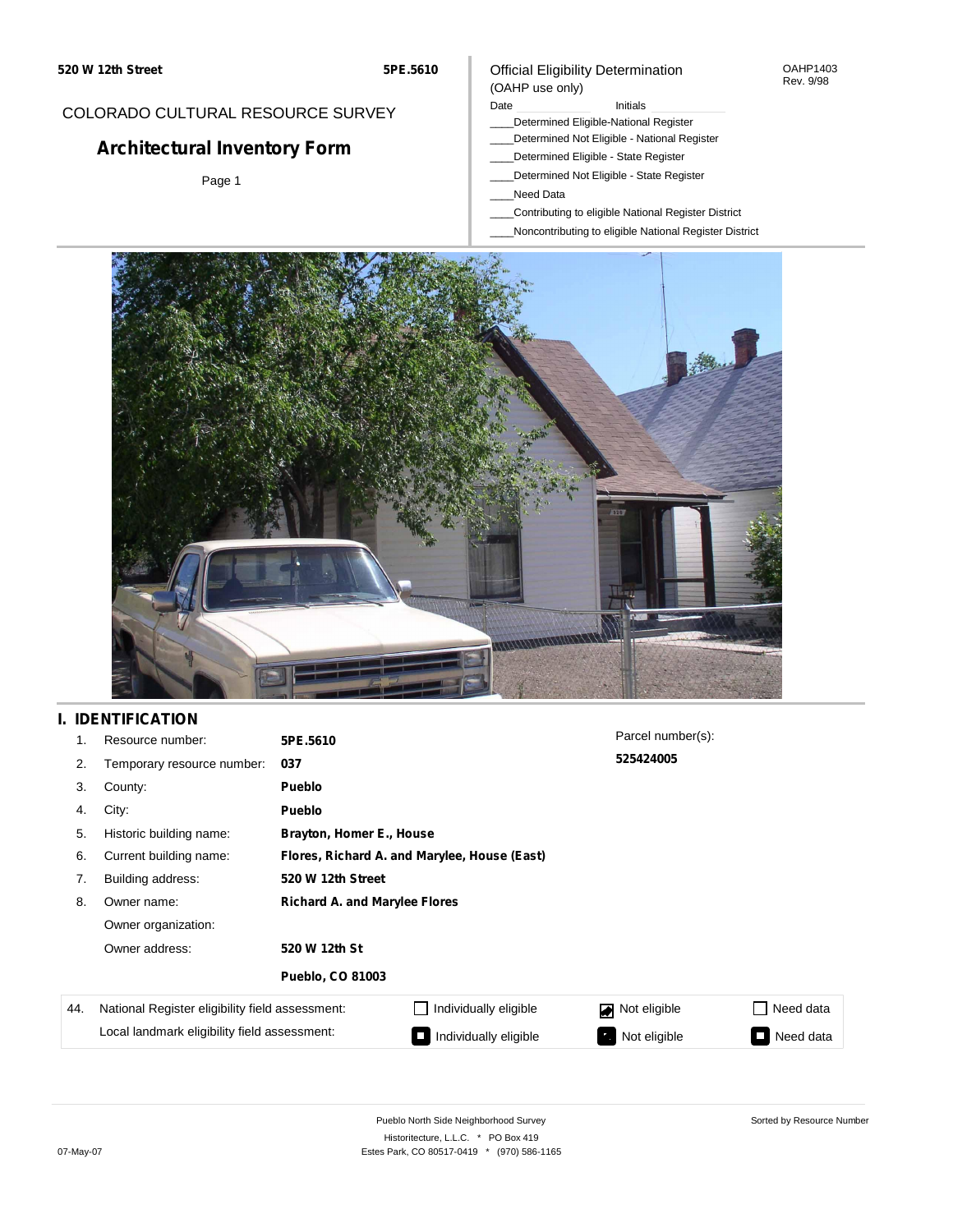Sorted by Resource Number

## **Architectural Inventory Form**

Page 2

### **II. GEOGRAPHIC INFORMATION**

| 9.  | P.M.<br>6th         | Township:<br><b>20S</b><br>Range:                                                  | 65W     |
|-----|---------------------|------------------------------------------------------------------------------------|---------|
|     | 1/4<br><b>NW</b>    | of <b>NW</b><br>1/4<br>of <b>SE</b><br>1/4<br><b>SE</b><br>of Section<br>of<br>1/4 | 25      |
| 10. | UTM reference zone: | 13                                                                                 |         |
|     | Easting:            | Northing:<br>533800                                                                | 4236510 |
| 11. | USGS quad name:     | <b>Northeast Pueblo</b><br>Scale:                                                  | 7.5     |
|     | Year:               | 1961 (Photorevised 1970 and<br>1974)                                               |         |
| 12. | $Lot(s)$ :          | east 33 feet of Lot 5; Block 36                                                    |         |
|     | Addition:           | Year of addition:<br><b>County Addition</b>                                        | 1869    |

13. Boundary description and justification:

The boundary, as described above, contains but does not exceed the land historically associated with this property.

Metes and bounds exist:

П

### **III. ARCHITECTURAL DESCRIPTION**

| 14. | Building plan (footprint, shape):<br>Other building plan descriptions: | <b>Square Plan</b>                   |                       |
|-----|------------------------------------------------------------------------|--------------------------------------|-----------------------|
| 15. | Dimensions in feet (length x width):                                   | 916 square feet                      |                       |
| 16. | Number of stories:                                                     | 11/2                                 |                       |
| 17. | Primary external wall material(s):                                     | <b>Synthetics/Vinyl</b>              | Other wall materials: |
|     |                                                                        |                                      |                       |
| 18. | Roof configuration:                                                    | <b>Gabled Roof/Cross Gabled Roof</b> |                       |
|     | Other roof configurations:                                             |                                      |                       |
| 19. | Primary external roof material:                                        | <b>Asphalt Roof/Composition Roof</b> |                       |
|     | Other roof materials:                                                  |                                      |                       |
| 20. | Special features:                                                      | Fence                                |                       |
|     |                                                                        | Porch                                |                       |
|     |                                                                        | Chimney                              |                       |

21. General architectural description:

Oriented to the north, this house rests on a combination of sandstone and concrete foundations, now mostly obscured behind siding. White vinyl siding clads the exterior walls. Windows are 1-over-1-light, double-hung sash, with brown-painted wood frames and no surrounds. They open behind aluminum-frame storm windows. The rear (south) elevation has 1-beside-1-light, sliding-sash windows, with aluminum frames. A small, shed-roof porch is located in the inside (northwest-facing) corner of the house. It features brown-painted, square supports, with scrolled brackets. The porch provides access to the principal doorway, which opens west of center in the asymmetrical front (north) façade. It hosts a wood slab door, with a single, diamond-shaped light. It opens behind and black, security-type storm door. An identical slab door opens west of center in a shed-roofed enclosed porch or addition across the rear (south) elevation. It opens behind an aluminum-frame storm door. Brown, interlocking asphalt shingles cover the cross-gabled roof, and brown-painted wood fascia and soffit box the eaves. A tall, red**brick chimney emerges from the center of the roof's north slope.**

22. Architectural style:

**Late Victorian**

Other architectural styles: Building type:

Pueblo North Side Neighborhood Survey Historitecture, L.L.C. \* PO Box 419 07-May-07 **Estes Park, CO 80517-0419** \* (970) 586-1165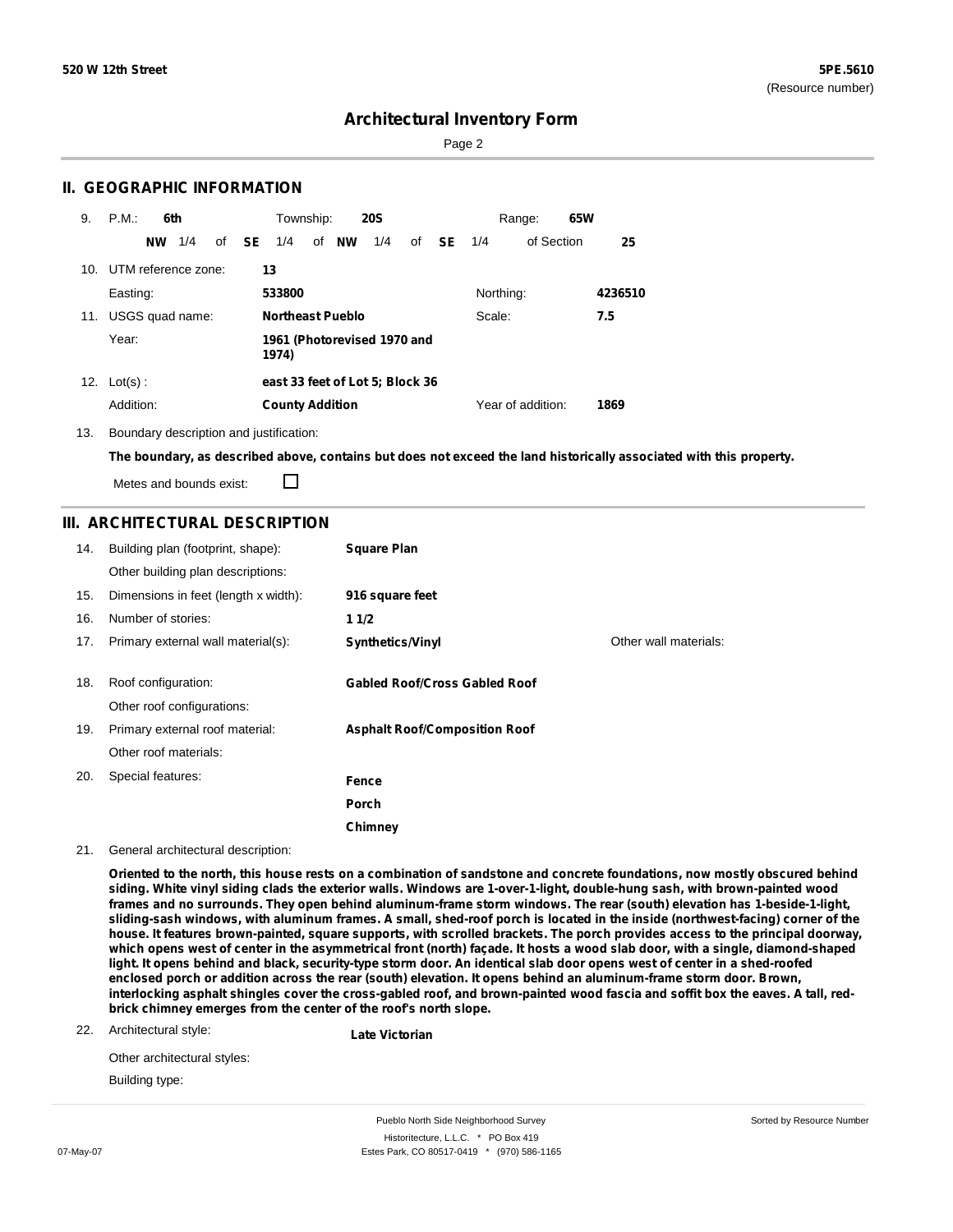Page 3

#### 23. Landscape or special setting features:

This property is located on terrain sloping downward from north to south, with an elevation of around 4,700 feet above mean sea level. The neighborhood features modest, one- and two-story houses. This property is located on the south side of West 12th Street, an east-west-oriented thoroughfare. It is situated between a vacant lot, to the east, and 522 West 12th Street, to the west. A gravel-covered strip separates the sidewalk from the street. A chain-link fence surrounds the backyard while and **combination of chain-like and wood privacy fences surround the back yard. These yards lack planted grass.**

24. Associated buildings, features or objects:

| 1 Type:   | Sheds                                                                                                                                                                           |
|-----------|---------------------------------------------------------------------------------------------------------------------------------------------------------------------------------|
| Describe: | Approximately 2 to 3 storage sheds are located behind (south of) this house. All are small,<br>modular or kit-built structures. Due to inaccessibility, they were not surveyed. |

### **IV. ARCHITECTURAL HISTORY**

| 25. | Date of Construction:  | Estimate:        | 1900                             | Actual:                                                                                                                                                 |
|-----|------------------------|------------------|----------------------------------|---------------------------------------------------------------------------------------------------------------------------------------------------------|
|     | Source of Information: |                  |                                  | Sanborn Fire Insurance Maps (for Pueblo, Colorado). New York: Sanborn Map and<br>Publishing Co., 1883, 1886, 1889, 1893, 1904-05, 1904-51, and 1904-52. |
| 26. | Architect:             | unknown          |                                  |                                                                                                                                                         |
|     | Source of information: |                  |                                  |                                                                                                                                                         |
| 27. | Builder:               | unknown          |                                  |                                                                                                                                                         |
|     | Source of information: |                  |                                  |                                                                                                                                                         |
| 28. | Original Owner:        | Homer E. Brayton |                                  |                                                                                                                                                         |
|     | Source of information: |                  | Co. consulted 1886 through 2003. | Pueblo City Directory. Pueblo, Co.; Salt Lake City; Kansas City, Mo.; and others: R.L. Polk &                                                           |

#### 29. Construction history:

City directories and Sanborn insurance maps suggest that this building was constructed around 1900. An analysis of the form, style, and materials corroborates this date. It was one of three buildings in a row constructed at the same time and, apparently, by the same builder. (The other houses are 522 and 524 West Twelfth Street (5PE.517.25 and 5PE.517.26)). The most notable alterations have been the enclosure of a small porch or a small addition to the rear elevation and the installation of vinyl siding **over the original exterior wall cladding.**

- 30. Location: **original Date of move(s):**
- 

### **V. HISTORICAL ASSOCIATIONS**

|     | 31. Original use(s): | <b>Single Dwelling</b> |
|-----|----------------------|------------------------|
| 32. | Intermediate use(s): | <b>Single Dwelling</b> |
|     | 33. Current use(s):  | <b>Single Dwelling</b> |
|     | 34. Site type(s):    | <b>Residence</b>       |

35. Historical background:

This house was completed around 1900, and its first owner and resident was attorney Homer E. Brayton. He came to Pueblo in 1889 and practiced law here for more than 60 years. He was a member of the Pueblo Bar Association for half a century. With his wife, Lila E., Homer Brayton had a daughter, Rebecca (McLeod). The Braytons lived here until shortly before 1909. They **eventually resided at 419 West 20th Street. Lila died in 1950 and Homer in 1952.**

The resident in 1909 was Herbert Young, who operated a grocery store and butcher shop at 601 Grand Avenue. William Hays lived here in 1914. From circa 1919 through 1925, the resident was A.M. (or A.N.) Jackson. Living here around 1930 was F. **Douglas Spooner; Ira C. Rea was here in 1935.**

By 1940, Anna Lynch owned the property and resided here. She came to Pueblo in 1897. With her husband, George, Anna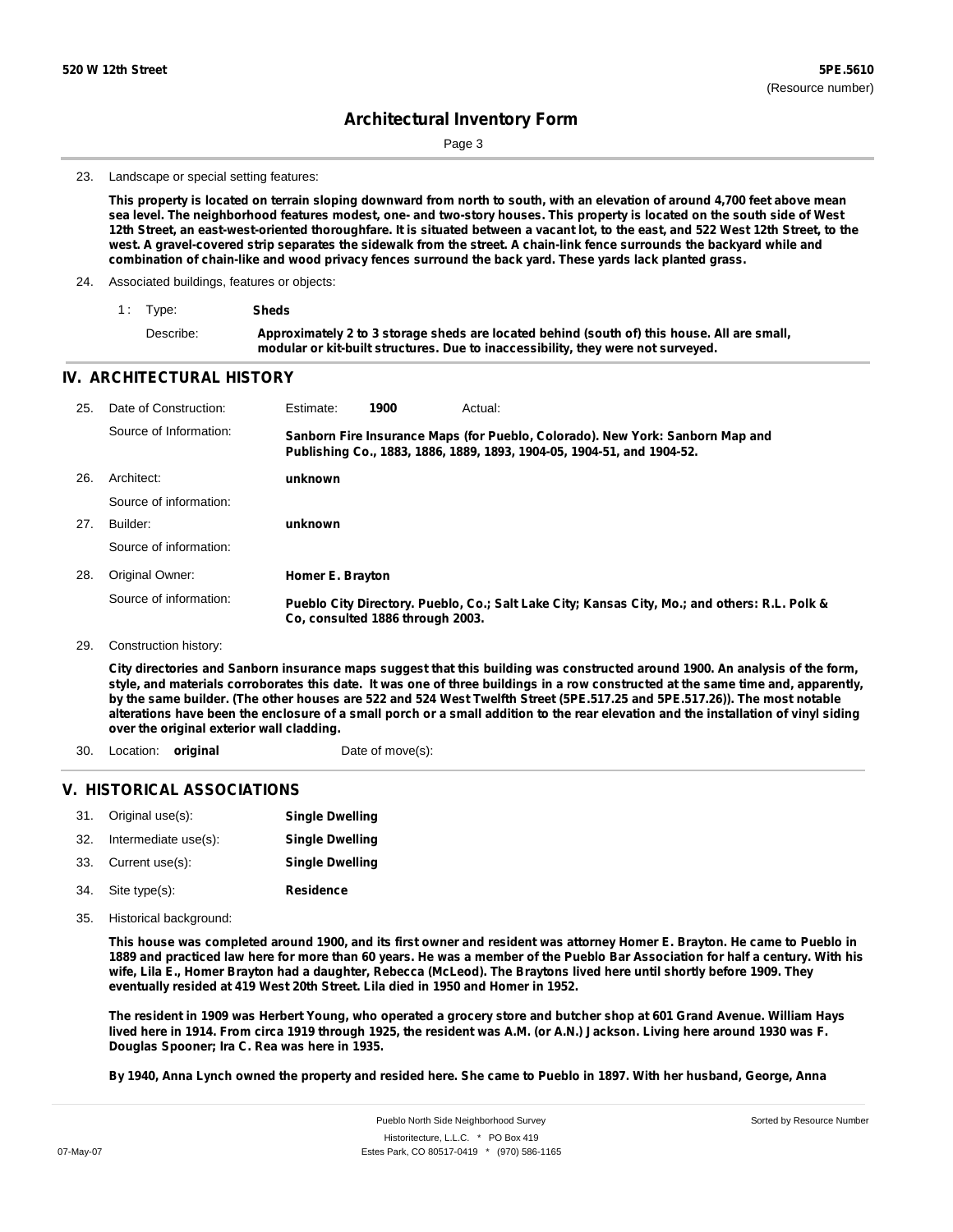Page 4

Lynch had two children: Harry E. Lynch and Evelyn M. Lynch. George died in 1938. Anna moved from here prior to 1945 and **died on April 5, 1958.**

Harley Thomas Bennett owned and resided in this house around 1945. He had three sons: William H. Bennett; Harley T. Bennett, Jr.; and Albert W. Bennett. The elder Harley Bennett had moved by 1950 and, at the time of his death on November 10, **1973, he resided in Englewood, Colorado.**

Purchasing the property prior to 1950 and residing here until his death a decade later was Austrian-immigrant Fred Rossi **Andreatti. He lived here with his wife, Gene Andreatti. Fred Andreatti died in October 1960.**

Eloy and Mary V. Sanchez had owned this property for several years before selling it in 2000 to the current owners, R.A. and M. **Flores.**

36. Sources of information:

**Pueblo County Office of Tax Assessor. Property information card [internet].**

**Pueblo City Directory. Pueblo, Co.; Salt Lake City; Kansas City, Mo.; and others: R.L. Polk & Co, consulted 1886 through 2003.**

**"Brayton (Homer E.)" [obituary]. Pueblo Chieftain, 2 December 1952, p. 10B.**

**"Lynch (Anna)" [obituary]. Pueblo Chieftain, 6 April 1958, p. 5B.**

**"Harley Thomas Bennett" [obituary]. Pueblo Chieftain, 11 November 1973, p. 9B.**

**"Andreatti (Fred Rossi)" [obituary]. Pueblo Chieftain, 1 November 1960, p. 6.**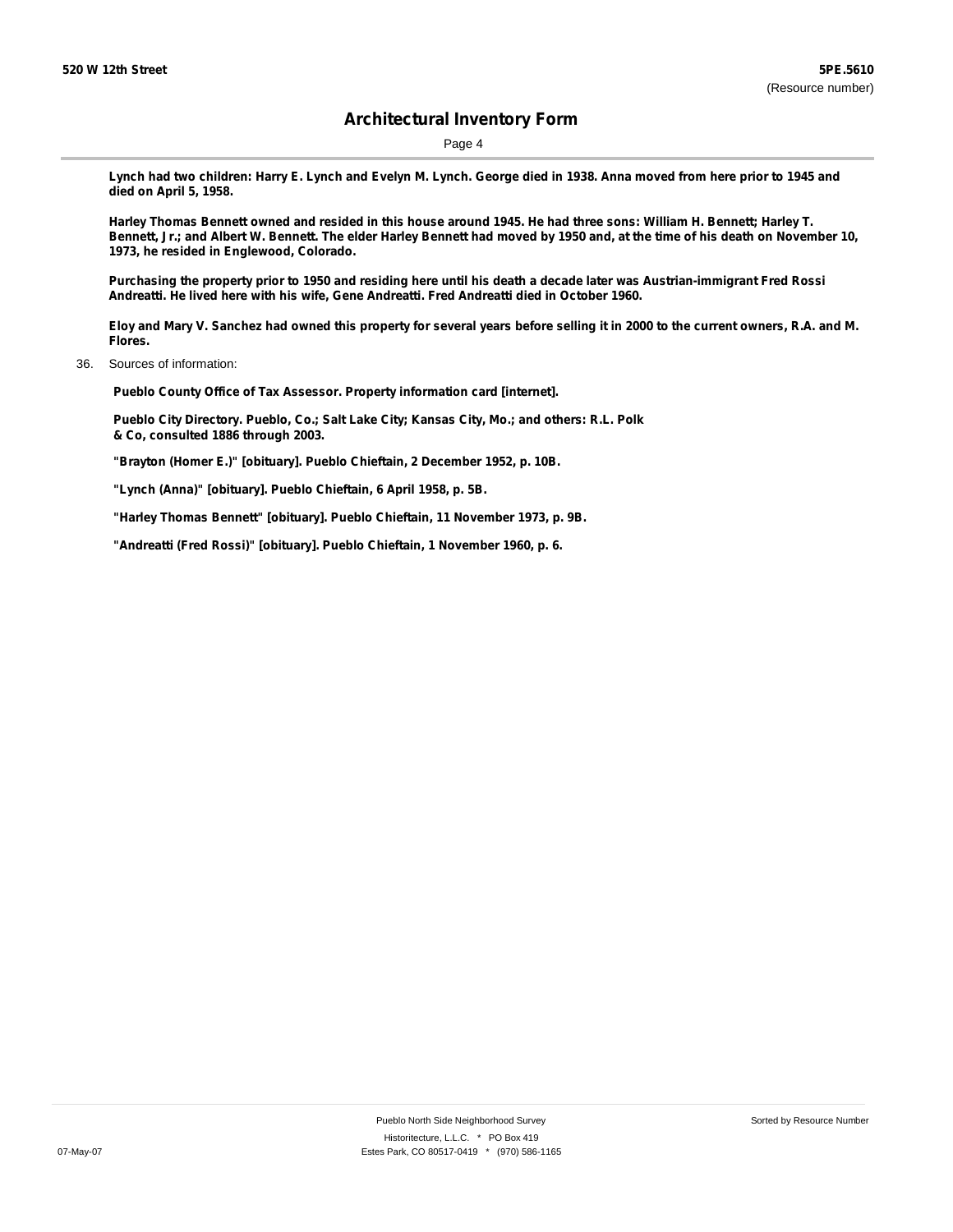Sorted by Resource Number

# **Architectural Inventory Form**

Page 5

|     | <b>VI. SIGNIFICANCE</b>                                                                                                                                                                        |  |  |  |  |
|-----|------------------------------------------------------------------------------------------------------------------------------------------------------------------------------------------------|--|--|--|--|
| 37. | Local landmark designation:<br>Yes $\Box$<br>No.<br>HE 2                                                                                                                                       |  |  |  |  |
|     | Designation authority:                                                                                                                                                                         |  |  |  |  |
|     | Date of designation:                                                                                                                                                                           |  |  |  |  |
| 38. | Applicable National Register criteria:                                                                                                                                                         |  |  |  |  |
|     |                                                                                                                                                                                                |  |  |  |  |
|     | A. Associated with events that have made a significant contribution to the broad pattern of our history.<br>B. Associated with the lives of persons significant in our past.<br>$\blacksquare$ |  |  |  |  |
|     | C. Embodies the distinctive characteristics of a type, period, or method of construction, or represents the work<br>П                                                                          |  |  |  |  |
|     | of a master, or that possess high artistic values, or represents a significant and distinguished entity whose<br>components may lack individual distinction.                                   |  |  |  |  |
|     | D. Has yielded, or may be likely to yield, information important in history or prehistory.                                                                                                     |  |  |  |  |
|     | Qualifies under Criteria Considerations A through G (see manual).<br>$\sim$                                                                                                                    |  |  |  |  |
|     | Does not meet any of the above National Register criteria.<br>₩                                                                                                                                |  |  |  |  |
|     | <b>Pueblo Standards for Designation:</b>                                                                                                                                                       |  |  |  |  |
|     | 1a. History                                                                                                                                                                                    |  |  |  |  |
|     | Have direct association with the historical development of the city, state, or nation; or<br>$\mathbf{r}_\perp$                                                                                |  |  |  |  |
|     | 1b. History                                                                                                                                                                                    |  |  |  |  |
|     | Be the site of a significant historic event; or<br>$\blacksquare$                                                                                                                              |  |  |  |  |
|     | 1c. History                                                                                                                                                                                    |  |  |  |  |
|     | Have direct and substantial association with a person or group of persons who had influence on society.<br>$\overline{\phantom{a}}$                                                            |  |  |  |  |
|     | 2a. Architecture<br>Embody distinguishing characteristics of an architectural style or type; or<br>$\mathcal{L}_{\mathcal{A}}$                                                                 |  |  |  |  |
|     | <u>2b. Architecture</u>                                                                                                                                                                        |  |  |  |  |
|     | Be a significant example of the work of a recognized architect or master builder, or<br>$\Box$                                                                                                 |  |  |  |  |
|     | 2c. Architecture                                                                                                                                                                               |  |  |  |  |
|     | Contain elements of architectural design, engineering, materials, craftsmanship, or artistic merit which represent a<br>$\Box$<br>significant or influential innovation;                       |  |  |  |  |
|     | 2d. Architecture                                                                                                                                                                               |  |  |  |  |
|     | Portray the environment of a group of people or physical development of an area of the city in an era of history<br>$\Box$<br>characterized by a distinctive architectural style.              |  |  |  |  |
|     | 3a. Geography                                                                                                                                                                                  |  |  |  |  |
|     | Have a prominent location or be an established, familiar, and orienting visual feature of the contemporary city, or                                                                            |  |  |  |  |
|     | 3b. Geography                                                                                                                                                                                  |  |  |  |  |
|     | Promote understanding and appreciation of Pueblo's environment by means of distinctive physical characteristics<br>or rarity; or                                                               |  |  |  |  |
|     | 3c. Geography                                                                                                                                                                                  |  |  |  |  |
|     | Make a special contribution to Pueblo's distinctive character.<br>$\Box$                                                                                                                       |  |  |  |  |
|     | <b>Not Applicable</b>                                                                                                                                                                          |  |  |  |  |
|     | Does not meet any of the above Pueblo landmark criteria.<br>$\overline{\phantom{a}}$                                                                                                           |  |  |  |  |
| 39. | Area(s) of Significance:<br><b>Not Applicable</b>                                                                                                                                              |  |  |  |  |
| 40. | Period of Significance:<br>n/a                                                                                                                                                                 |  |  |  |  |
| 41. | National:<br>Level of significance:<br>State<br>Local<br>$\Box$<br>□                                                                                                                           |  |  |  |  |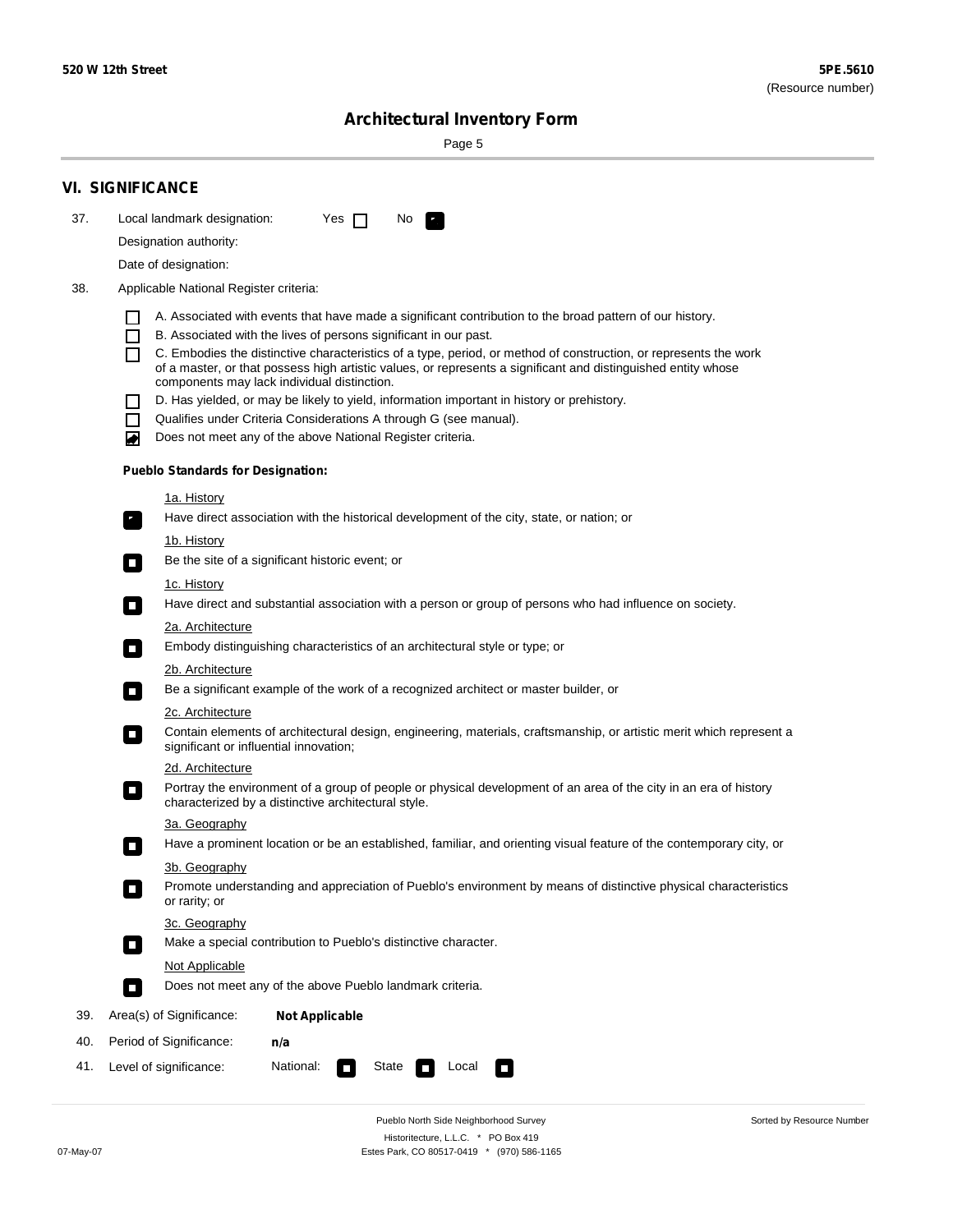Page 6

#### 42. Statement of significance:

This property is historically significant under Pueblo Local Landmark criterion 1A for its association with the early **development of Pueblo's North Side Neighborhood. However, the levels of architectural and historical significance,** combined with physical integrity, are not to the extent that this property would qualify for individual listing in the National Register of Historic Places, the Colorado State Register of Historic Properties, or as a City of Pueblo Landmark. Nonetheless, **it is a contributing resource within any potential historic district.**

43. Assessment of historic physical integrity related to significance:

Constructed around 1900, this building exhibits a moderate level of physical integrity relative to the seven aspects of integrity as defined by the National Park Service and the Colorado Historical Society: location, setting, design, materials, workmanship, feeling, and association. While the building has had a small addition, it is isolated to the rear elevation. **However, newer exterior wall cladding has obscured some character-defining features, particularly the window surrounds.**

### **VII. NATIONAL REGISTER ELIGIBILITY ASSESSMENT**



**the area's dominant industry, steel manufacturing.**

If there is National Register district potential, is this building contributing: Yes No  $N/A$ n If the building is in existing National Register district, is it contributing: Yes  $No$   $N/A$ 

### **VIII. RECORDING INFORMATION**

| 47. | Photograph numbers): | <b>CD-ROM Photo Disc: North Side Photos</b><br>File Name(s): 12thstw520                                                       |
|-----|----------------------|-------------------------------------------------------------------------------------------------------------------------------|
|     | Negatives filed at:  | <b>Special Collections</b><br><b>Robert Hoag Rawlings Public Library</b><br>100 East Abriendo Avenue<br>Pueblo, CO 81004-4290 |
| 48. | Report title:        | Pueblo North Side Neighborhood Survey                                                                                         |
| 49. | $Date(s)$ :          | 06/14/03                                                                                                                      |
| 50. | Recorder(s):         | <b>Adam Thomas</b>                                                                                                            |
| 51. | Organization:        | Historitecture, L.L.C.                                                                                                        |
| 52. | Address:             | <b>PO Box 419</b>                                                                                                             |
|     |                      | Estes Park, CO 80517-0419                                                                                                     |
| 53. | Phone number(s):     | (970) 586-1165                                                                                                                |

46.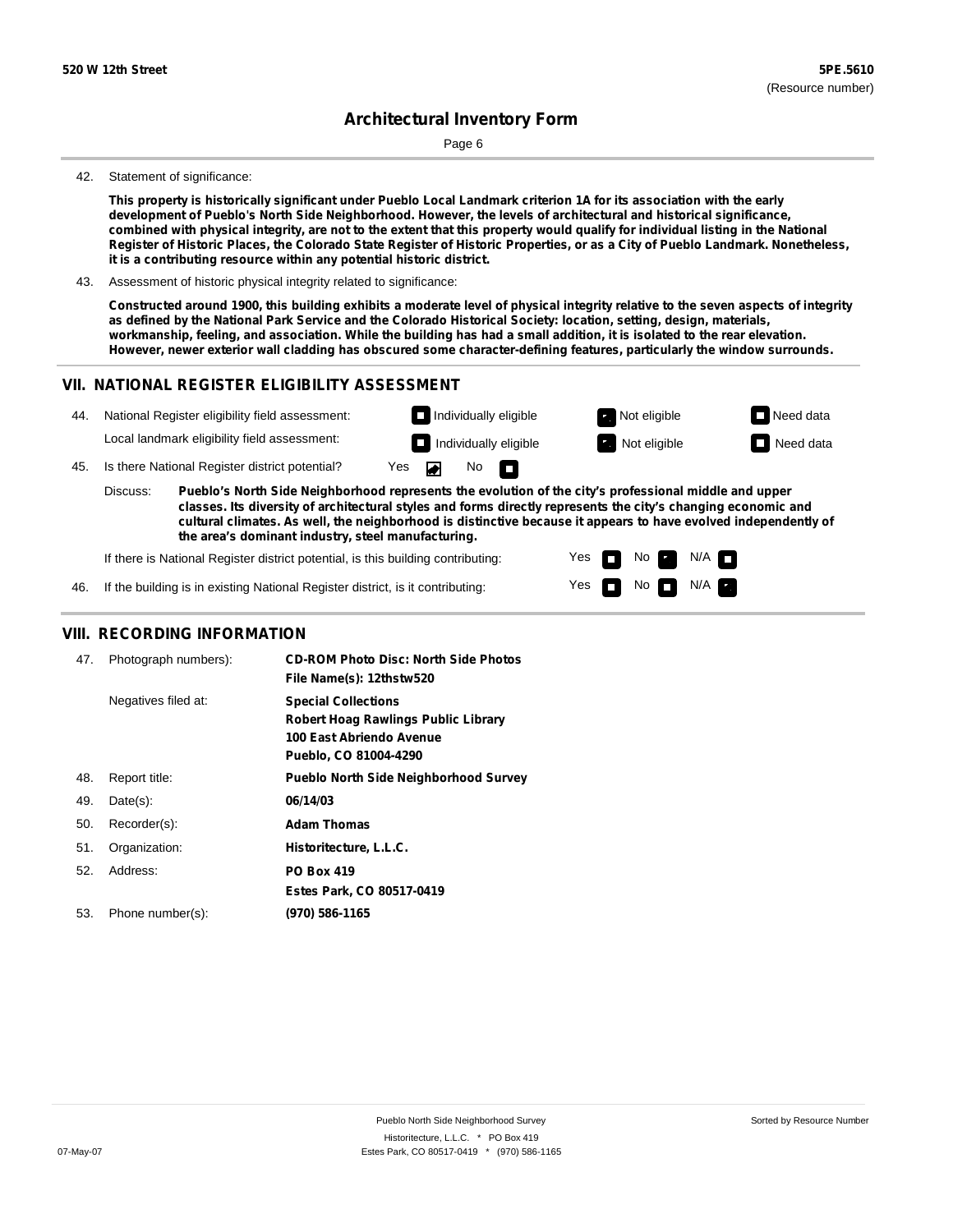Page 7